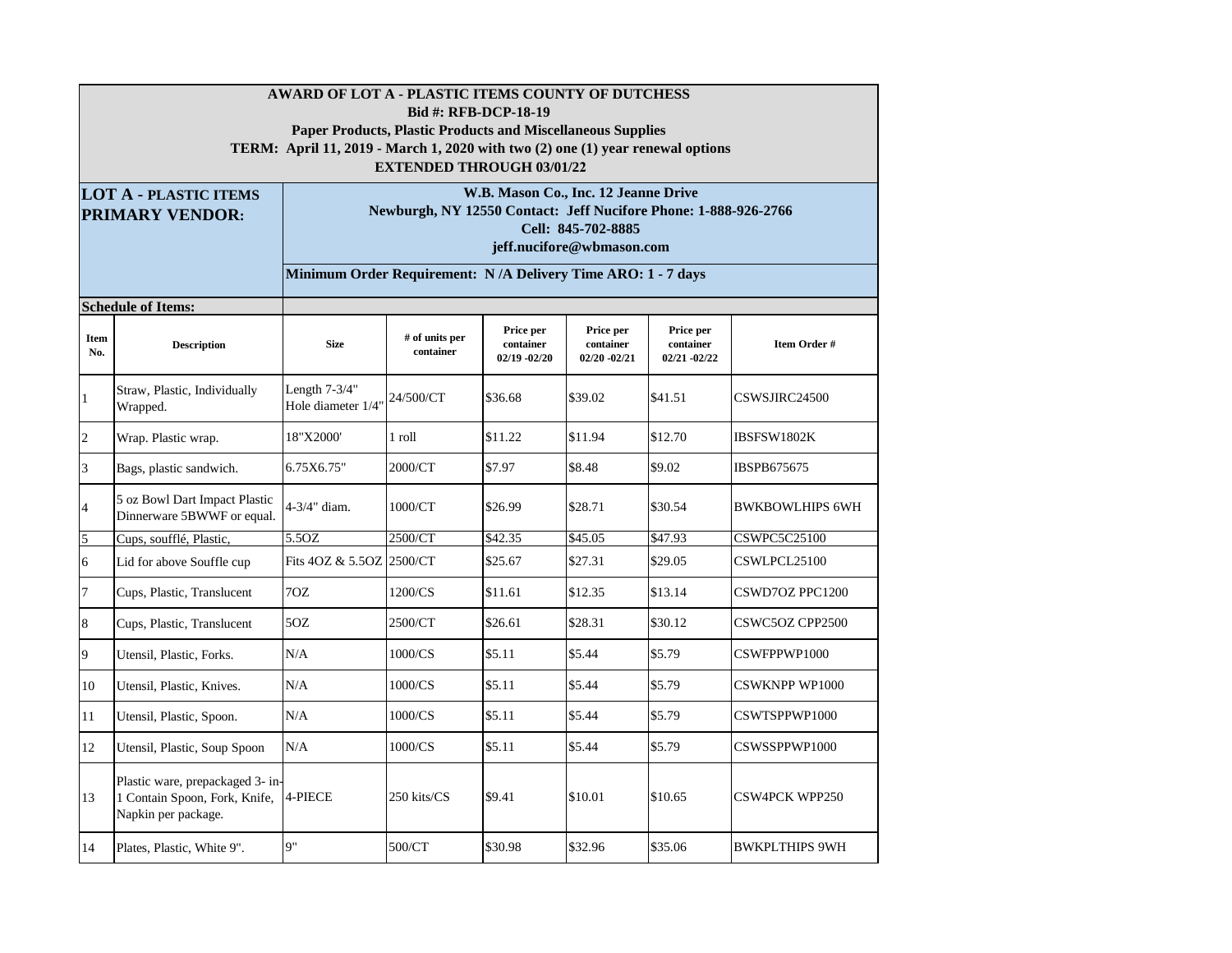| <b>LOT A - PLASTIC ITEMS</b><br><b>SECONDARY VENDOR:</b> |                                                                                          | <b>EBP Supply Solutions 200 Research Drive</b><br>Milford, CT 06460 Contact: Fadi Nejaime 413-281-9648<br>fnejaime@ebpsupply.com |                             |                                           |                                           |                                           |              |  |  |  |  |
|----------------------------------------------------------|------------------------------------------------------------------------------------------|----------------------------------------------------------------------------------------------------------------------------------|-----------------------------|-------------------------------------------|-------------------------------------------|-------------------------------------------|--------------|--|--|--|--|
|                                                          |                                                                                          | Minimum Order Requirement: \$400.00 Delivery Time ARO: 7 days                                                                    |                             |                                           |                                           |                                           |              |  |  |  |  |
|                                                          | <b>Schedule of Items:</b>                                                                |                                                                                                                                  |                             |                                           |                                           |                                           |              |  |  |  |  |
| <b>Item</b><br>No.                                       | <b>Description</b>                                                                       | <b>Size</b>                                                                                                                      | # of units per<br>container | Price per<br>container<br>$02/19 - 02/20$ | Price per<br>container<br>$02/20 - 02/21$ | Price per<br>container<br>$02/21 - 02/22$ | Item Order # |  |  |  |  |
| 1                                                        | Straw, Plastic, Individually<br>Wrapped.                                                 | Length 7-3/4"<br>Hole diameter 1/4"                                                                                              | 24/500                      | \$43.74                                   | \$44.10                                   | \$44.98                                   | #094702011   |  |  |  |  |
| $\overline{c}$                                           | Wrap. Plastic wrap.                                                                      | 18" x 2,000:<br>rolls                                                                                                            | 1                           | \$14.37                                   | \$14.37                                   | \$14.37                                   | #252992471   |  |  |  |  |
| 3                                                        | Bags, plastic sandwich.                                                                  | 2000                                                                                                                             | 2000                        | \$9.30                                    | \$10.04                                   | \$10.94                                   | #287605149   |  |  |  |  |
| $\overline{4}$                                           | 5 oz Bowl Dart Impact Plastic<br>Dinnerware 5BWWF or equal.                              | 5 <sub>ounce</sub>                                                                                                               | 8/125                       | \$25.30                                   | \$27.32                                   | \$29.50                                   | #070403220   |  |  |  |  |
| 5                                                        | Cups, soufflé, Plastic,                                                                  | 5 ounce                                                                                                                          | 10/250                      | \$48.45                                   | \$48.45                                   | \$50.10                                   | #013207915   |  |  |  |  |
| 6                                                        | Lid for above Souffle cup                                                                | 5 ounce                                                                                                                          | 10/250                      | \$35.45                                   | \$35.45                                   | \$38.00                                   | #018300876   |  |  |  |  |
| $\overline{7}$                                           | Cups, Plastic, Translucent                                                               | 1960                                                                                                                             | 28/70                       | \$35.70                                   | \$35.70                                   | \$38.00                                   | #013200502   |  |  |  |  |
| $\bf 8$                                                  | Cups, Plastic, Translucent                                                               | 2430                                                                                                                             | 27/90                       | \$39.50                                   | \$39.50                                   | \$40.07                                   | #013200501   |  |  |  |  |
| 9                                                        | Utensil, Plastic, Forks.                                                                 | Medium weight                                                                                                                    | 1000                        | \$5.77                                    | \$5.90                                    | \$6.20                                    | #092802221   |  |  |  |  |
| 10                                                       | Utensil, Plastic, Knives.                                                                | Medium weight                                                                                                                    | 1000                        | \$5.77                                    | \$5.90                                    | \$6.20                                    | #092803228   |  |  |  |  |
| 11                                                       | Utensil, Plastic, Spoon.                                                                 | Medium weight                                                                                                                    | 1000                        | \$5.77                                    | \$5.90                                    | \$6.20                                    | #092800121   |  |  |  |  |
| 12                                                       | Utensil, Plastic, Soup Spoon                                                             | Medium weight                                                                                                                    | 1000                        | \$5.77                                    | \$5.90                                    | \$6.20                                    | #092801225   |  |  |  |  |
| 13                                                       | Plastic ware, prepackaged 3- in-<br>1 Contain Spoon, Fork, Knife,<br>Napkin per package. | Medium weight                                                                                                                    | 250                         | \$9.65                                    | \$10.40                                   | \$11.46                                   | #093888928   |  |  |  |  |
| 14                                                       | Plates, Plastic, White 9".                                                               | 9"                                                                                                                               | 400                         | \$26.69                                   | \$26.69                                   | \$29.40                                   | #63400009    |  |  |  |  |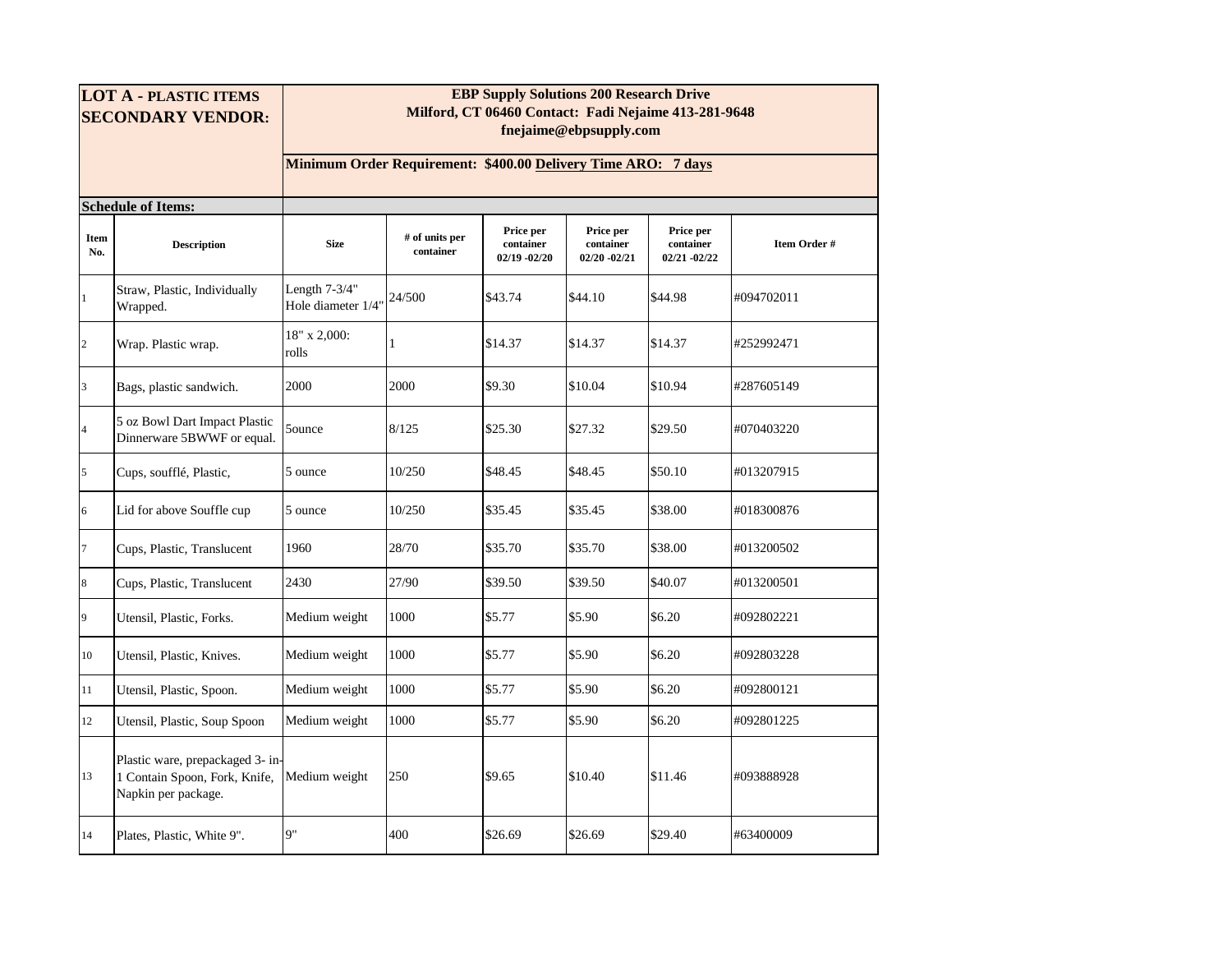|                                                                           | AWARD OF LOT B - MISCELLANEOUS SUPPLIES COUNTY OF DUTCHESS<br><b>Bid #: RFB-DCP-18-19</b>                                                            |                                                                                                                                                            |                                                              |                                           |                                           |                                           |                    |  |  |  |  |  |  |
|---------------------------------------------------------------------------|------------------------------------------------------------------------------------------------------------------------------------------------------|------------------------------------------------------------------------------------------------------------------------------------------------------------|--------------------------------------------------------------|-------------------------------------------|-------------------------------------------|-------------------------------------------|--------------------|--|--|--|--|--|--|
|                                                                           | <b>Paper Products, Plastic Products and Miscellaneous Supplies</b><br>TERM: April 11, 2019 - March 1, 2020 with two (2) one (1) year renewal options |                                                                                                                                                            |                                                              |                                           |                                           |                                           |                    |  |  |  |  |  |  |
|                                                                           | <b>EXTENDED THROUGH 03/01/21</b>                                                                                                                     |                                                                                                                                                            |                                                              |                                           |                                           |                                           |                    |  |  |  |  |  |  |
| <b>LOT B - MISCELLANEOUS</b><br><b>SUPPLIES</b><br><b>PRIMARY VENDOR:</b> |                                                                                                                                                      | W.B. Mason Co., Inc. 12 Jeanne Drive<br>Newburgh, NY 12550 Contact: Jeff Nucifore Phone: 1-888-926-2766<br>Cell: 845-702-8885<br>jeff.nucifore@wbmason.com |                                                              |                                           |                                           |                                           |                    |  |  |  |  |  |  |
|                                                                           |                                                                                                                                                      |                                                                                                                                                            | Minimum Order Requirement: N/A Delivery Time ARO: 1 - 7 days |                                           |                                           |                                           |                    |  |  |  |  |  |  |
|                                                                           | <b>Schedule of Items:</b>                                                                                                                            |                                                                                                                                                            |                                                              |                                           |                                           |                                           |                    |  |  |  |  |  |  |
| Item<br>No.                                                               | <b>Description</b>                                                                                                                                   | <b>Size</b>                                                                                                                                                | # of units per<br>container vou are<br>offering              | Price per<br>container<br>$02/19 - 02/20$ | Price per<br>container<br>$02/20 - 02/21$ | Price per<br>container<br>$02/21 - 02/22$ | Item Order #       |  |  |  |  |  |  |
| 15                                                                        | KCC05925 Wypall X70<br>Foodservice Towel Wipes.<br>White                                                                                             | 21.5 X 12.5"                                                                                                                                               | 150/CS                                                       | \$19.59                                   | \$20.84                                   | \$22.17                                   | LGC4200            |  |  |  |  |  |  |
| 16                                                                        | Chix Wipes                                                                                                                                           | 21.5 X 12.5"                                                                                                                                               | 200/CS                                                       | \$10.48                                   | \$11.15                                   | \$11.86                                   | LGC4105            |  |  |  |  |  |  |
| 17                                                                        | Wrap, Aluminum foil                                                                                                                                  | 18" X 500'                                                                                                                                                 | 1 ROLL                                                       | \$13.44                                   | \$14.30                                   | \$15.21                                   | <b>CSWF18500SD</b> |  |  |  |  |  |  |
| 18                                                                        | 2045-35-250W TRAY<br>3CMPT/LID250 MEALS ON<br><b>WHEELS CONTAINER</b>                                                                                | 3-COMPT FOIL<br><b>TRAYS W/LIDS</b>                                                                                                                        | 250/CS                                                       | \$32.53                                   | \$34.61                                   | \$36.82                                   | CSWFC3CT250        |  |  |  |  |  |  |
| 19                                                                        | Table cover, vinyl, White                                                                                                                            | 40" X 300'                                                                                                                                                 | 1 ROLL                                                       | \$12.11                                   | \$12.88                                   | \$13.70                                   | HFM114000          |  |  |  |  |  |  |
| 20                                                                        | Sanitary Napkins, (individual<br>package)                                                                                                            | $\mathsf{R}^{\mathsf{u}}$                                                                                                                                  | 250/CT                                                       | \$29.25                                   | \$31.12                                   | \$33.11                                   | <b>HOS248</b>      |  |  |  |  |  |  |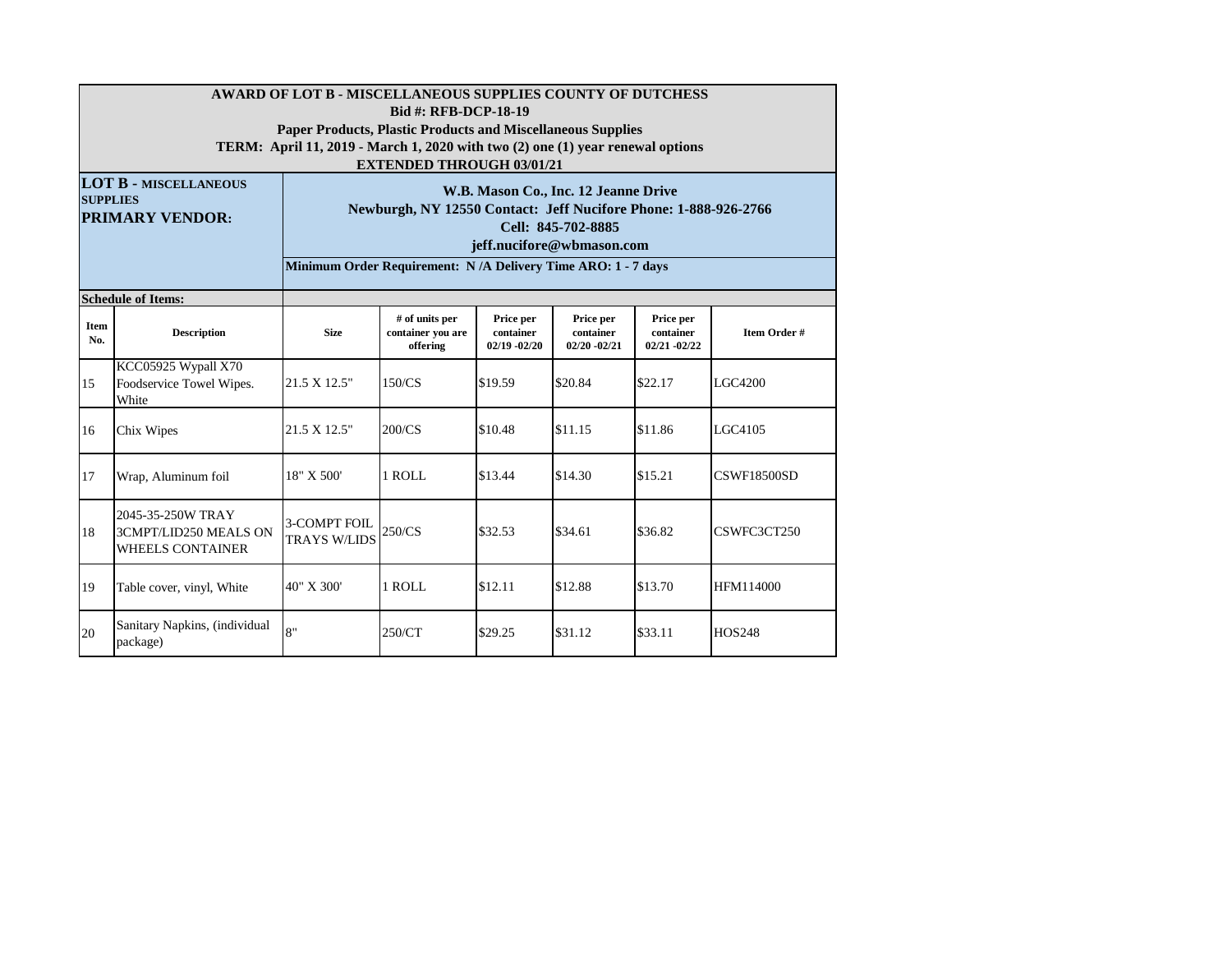| <b>LOT B - MISCELLANEOUS</b><br><b>SUPPLIES</b><br><b>SECONDARY VENDOR:</b> |                                                                | <b>EBP Supply Solutions 200 Research Drive</b><br>Milford, CT 06460 Contact: Fadi Nejaime 413-281-9648<br>fnejaime@ebpsupply.com |                                                      |                                           |                                           |                                           |                                                                                    |  |  |  |  |  |  |
|-----------------------------------------------------------------------------|----------------------------------------------------------------|----------------------------------------------------------------------------------------------------------------------------------|------------------------------------------------------|-------------------------------------------|-------------------------------------------|-------------------------------------------|------------------------------------------------------------------------------------|--|--|--|--|--|--|
|                                                                             |                                                                | <b>Minimum Order Requirement: \$400.00</b>                                                                                       |                                                      |                                           |                                           |                                           |                                                                                    |  |  |  |  |  |  |
|                                                                             | <b>Delivery Time ARO: 7 days</b>                               |                                                                                                                                  |                                                      |                                           |                                           |                                           |                                                                                    |  |  |  |  |  |  |
|                                                                             | <b>Schedule of Items:</b>                                      |                                                                                                                                  |                                                      |                                           |                                           |                                           |                                                                                    |  |  |  |  |  |  |
| Item<br>No.                                                                 | <b>Description</b>                                             | <b>Size</b>                                                                                                                      | # of units per<br>container you are<br>offering      | Price per<br>container<br>$02/19 - 02/20$ | Price per<br>container<br>$02/20 - 02/21$ | Price per<br>container<br>$02/21 - 02/22$ | Item Order #                                                                       |  |  |  |  |  |  |
| 15                                                                          | KCC05925 Wypall X70<br>Foodservice Towel Wipes.<br>White       | 23.5"x12.5"                                                                                                                      | 300                                                  | \$35.75                                   | \$37.50                                   | \$39.41                                   | #409300155                                                                         |  |  |  |  |  |  |
| 16                                                                          | Chix Wipes                                                     | 11.5"x24"                                                                                                                        | 200                                                  | \$17.80                                   | \$18.69                                   | \$19.96                                   | #410910039                                                                         |  |  |  |  |  |  |
| 17                                                                          | Wrap, Aluminum foil                                            | 18" x 500' roll                                                                                                                  | 1                                                    | \$13.91                                   | \$14.26                                   | \$15.63                                   | #255515015                                                                         |  |  |  |  |  |  |
| 18                                                                          | 2045-35-250W TRAY<br>3CMPT/LID250 MEALS ON<br>WHEELS CONTAINER | Pactiv/same as<br>previous 3 years                                                                                               | 200                                                  | \$41.45                                   | \$41.45                                   | \$44.50                                   | #075104279                                                                         |  |  |  |  |  |  |
| 19                                                                          | Table cover, vinyl, White                                      | Pactiv/same as<br>previous bid                                                                                                   | 6                                                    | \$54.90                                   | \$56.80                                   | \$56.95                                   | #544515240                                                                         |  |  |  |  |  |  |
| 20                                                                          | Sanitary Napkins, (individual<br>package)                      | $\mathbf{R}^{\mathbf{u}}$                                                                                                        | 250                                                  | \$31.57                                   | \$34.41                                   | \$37.50                                   | #422000577                                                                         |  |  |  |  |  |  |
|                                                                             | <b>NYSID OR PSP</b>                                            |                                                                                                                                  |                                                      |                                           |                                           |                                           | <b>THE FOLLOWING ITEM NOS. 21 THROUGH 25 TO BE PURCHASED FROM PREFERRED SOURCE</b> |  |  |  |  |  |  |
| 21                                                                          | Sterno                                                         |                                                                                                                                  | TO BE PURCHASED FROM PREFERRED SOURCE - NYSID OR PSP |                                           |                                           |                                           |                                                                                    |  |  |  |  |  |  |
| 22                                                                          | Urinal Blocks without screen                                   |                                                                                                                                  | TO BE PURCHASED FROM PREFERRED SOURCE - NYSID OR PSP |                                           |                                           |                                           |                                                                                    |  |  |  |  |  |  |
| 23                                                                          | Urinal Blocks with screen                                      |                                                                                                                                  | TO BE PURCHASED FROM PREFERRED SOURCE - NYSID OR PSP |                                           |                                           |                                           |                                                                                    |  |  |  |  |  |  |
| 24                                                                          | Bon ami Powder Cleanser or<br>equal                            |                                                                                                                                  | TO BE PURCHASED FROM PREFERRED SOURCE - NYSID OR PSP |                                           |                                           |                                           |                                                                                    |  |  |  |  |  |  |
| 25                                                                          | Liquid Dish Soap                                               |                                                                                                                                  | TO BE PURCHASED FROM PREFERRED SOURCE - NYSID OR PSP |                                           |                                           |                                           |                                                                                    |  |  |  |  |  |  |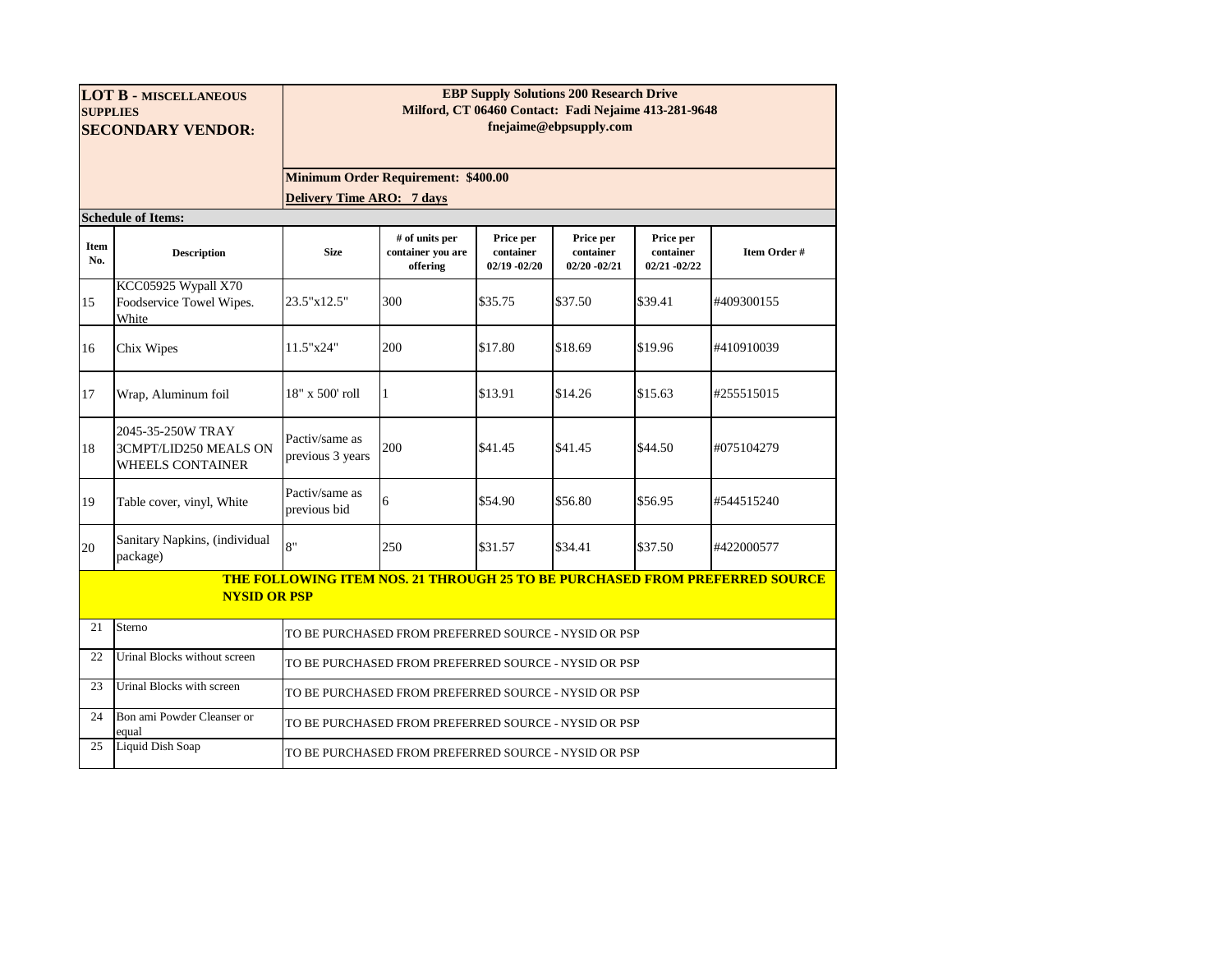|                    | <b>AWARD OF LOT C - PAPER PRODUCTS</b><br><b>COUNTY OF DUTCHESS Bid #: RFB-DCP-18-19</b><br><b>Paper Products, Plastic Products and Miscellaneous Supplies</b><br>TERM: April 11, 2019 - March 1, 2020 with two (2) one (1) year renewal options<br><b>EXTENDED THROUGH 03/01/22</b> |                                     |                             |                                                |                                           |                                                      |                            |  |  |  |  |  |
|--------------------|--------------------------------------------------------------------------------------------------------------------------------------------------------------------------------------------------------------------------------------------------------------------------------------|-------------------------------------|-----------------------------|------------------------------------------------|-------------------------------------------|------------------------------------------------------|----------------------------|--|--|--|--|--|
|                    | <b>LOT C- PAPER PRODUCTS</b><br><b>PRIMARY VENDOR:</b>                                                                                                                                                                                                                               |                                     |                             | <b>EBP Supply Solutions 200 Research Drive</b> | fnejaime@ebpsupply.com                    | Milford, CT 06460 Contact: Fadi Nejaime 413-281-9648 |                            |  |  |  |  |  |
|                    |                                                                                                                                                                                                                                                                                      | Minimum Order Requirement: \$400.00 |                             |                                                |                                           |                                                      |                            |  |  |  |  |  |
|                    | <b>Schedule of Items:</b>                                                                                                                                                                                                                                                            | <b>Delivery Time ARO: 7 days</b>    |                             |                                                |                                           |                                                      |                            |  |  |  |  |  |
| <b>Item</b><br>No. | <b>Description</b>                                                                                                                                                                                                                                                                   | <b>Size</b>                         | # of units per<br>container | Price per<br>container<br>$02/19 - 02/20$      | Price per<br>container<br>$02/20 - 02/21$ | Price per<br>container<br>$02/21 - 02/22$            | Item Order #               |  |  |  |  |  |
| 26                 | Paper, wax paper, (Cut Rite),                                                                                                                                                                                                                                                        | <b>NO AWARD</b>                     |                             |                                                |                                           |                                                      |                            |  |  |  |  |  |
| 27                 | Bags, waxed sandwich bags                                                                                                                                                                                                                                                            | 6000                                | 6/1000                      | \$78.00                                        | \$82.00                                   | \$87.96                                              | #283108110                 |  |  |  |  |  |
| 28                 | Bag, Paper Bags, Brown, 100% Recycled<br>content required.                                                                                                                                                                                                                           | $1/6$ Sacks                         | 500                         | \$33.58                                        | \$34.90                                   | \$36.90                                              | #297911023                 |  |  |  |  |  |
| 29                 | Bag, Paper Bags, Brown, 100% Recycled<br>content required.<br>Bag, Paper Bags, Brown, 100% Recycled                                                                                                                                                                                  | #20                                 | 500                         | \$19.70                                        | \$19.70                                   | \$21.90                                              | #281950220                 |  |  |  |  |  |
| 30                 | content required.                                                                                                                                                                                                                                                                    | #10                                 | 500                         | \$13.35                                        | \$13.95                                   | \$14.90                                              | #281950010                 |  |  |  |  |  |
| 31                 | Bag, Paper Bags, Brown, 100% Recycled<br>content required.                                                                                                                                                                                                                           | #6                                  | 500                         | \$10.02                                        | \$10.90                                   | \$11.20                                              | #281950006                 |  |  |  |  |  |
| 32                 | Bags, Paper Bags, White 100% Recycled<br>content required.                                                                                                                                                                                                                           | #6                                  | 500                         | \$13.12                                        | \$13.95                                   | \$14.75                                              | #281961006                 |  |  |  |  |  |
| 33                 | Bowl, Paper, heavy weight Able to hold hot<br>liquids GREENWAVE OV-BL12 or equal.                                                                                                                                                                                                    | 12 ounce                            | 1000                        | \$54.89                                        | \$59.28                                   | \$63.45                                              | #061828007                 |  |  |  |  |  |
| 34                 | Cups, Paper,                                                                                                                                                                                                                                                                         | 5 ounce                             | 30/100                      | \$92.01                                        | \$95.10                                   | \$97.87                                              | (H011130888)<br>#011601308 |  |  |  |  |  |
| 35                 | Cups, Paper, Must be able to hold hot liquids. 8 ounce                                                                                                                                                                                                                               |                                     | 50/20                       | \$31.83                                        | \$31.83                                   | \$34.90                                              | #014203205                 |  |  |  |  |  |
| 36                 | Cups, Paper, Must be able to hold hot liquids. 10 ounce                                                                                                                                                                                                                              |                                     | 50/20                       | \$31.03                                        | \$33.20                                   | \$35.80                                              | #014204101                 |  |  |  |  |  |
| 37                 | Napkin 100% Recycled content required.                                                                                                                                                                                                                                               | 13"X11.5"<br>1PLY lunch             | 12/500                      | \$25.31                                        | \$25.90                                   | \$26.80                                              | #175676554                 |  |  |  |  |  |
| 38                 | Place mats, Paper, White100% Recycled<br>content required.<br>Plates, Paper, White, Lightweight.100%                                                                                                                                                                                 | 9 3/4" x 13 3/4"                    | 1000                        | \$9.00                                         | \$9.00                                    | \$9.90                                               | #191803214                 |  |  |  |  |  |
| 39                 | Recycled content required                                                                                                                                                                                                                                                            | 6"                                  | 1000                        | \$14.31                                        | \$14.90                                   | \$15.70                                              | #061109192                 |  |  |  |  |  |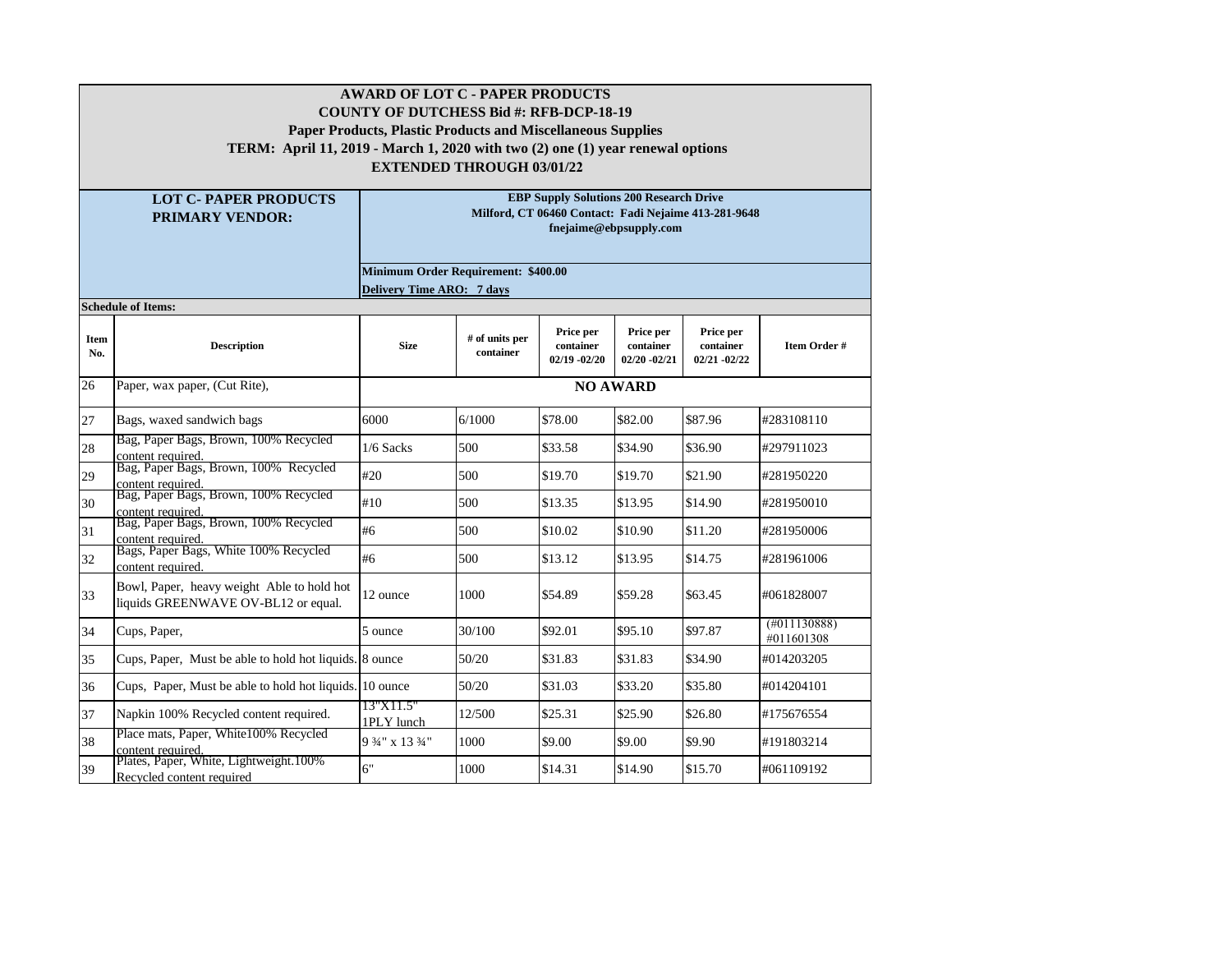|                    | <b>LOT C- PAPER PRODUCTS</b><br><b>PRIMARY VENDOR:</b>                                  | <b>EBP Supply Solutions 200 Research Drive</b><br>Milford, CT 06460 Contact: Fadi Nejaime 413-281-9648<br>fnejaime@ebpsupply.com |                             |                                           |                                           |                                           |              |  |  |
|--------------------|-----------------------------------------------------------------------------------------|----------------------------------------------------------------------------------------------------------------------------------|-----------------------------|-------------------------------------------|-------------------------------------------|-------------------------------------------|--------------|--|--|
|                    |                                                                                         | <b>Minimum Order Requirement: \$400.00</b>                                                                                       |                             |                                           |                                           |                                           |              |  |  |
|                    |                                                                                         | <b>Delivery Time ARO: 7 days</b>                                                                                                 |                             |                                           |                                           |                                           |              |  |  |
| <b>Item</b><br>No. | <b>Schedule of Items:</b><br><b>Description</b>                                         | <b>Size</b>                                                                                                                      | # of units per<br>container | Price per<br>container<br>$02/19 - 02/20$ | Price per<br>container<br>$02/20 - 02/21$ | Price per<br>container<br>$02/21 - 02/22$ | Item Order # |  |  |
| 40                 | Plates, Paper, White, Lightweight.100%<br>Recycled content required                     | Q"                                                                                                                               | 1200                        | \$23.32                                   | \$23.32                                   | \$25.90                                   | #061109154   |  |  |
| 41                 | Plates, Paper, Greenwave 9" Round Ovation<br>OV-P009 or equal                           | Q''                                                                                                                              | 500                         | \$33.97                                   | \$34.50                                   | \$35.90                                   | #061828002   |  |  |
| 42                 | Chinet Paper Plate, 9-1/4 round, 3-<br>compartment, White                               | 10"                                                                                                                              | 500                         | \$47.27                                   | \$47.87                                   | \$49.10                                   | #061828004   |  |  |
| 43                 | Tissue, facial, 2 ply, Must be packed 100 per<br>box. 100% Recycled content required.   | $7.9" \times 8.6"$                                                                                                               | 30/100                      | \$13.17                                   | \$13.17                                   | \$13.79                                   | #404808002   |  |  |
| 44                 | Tissue, Bathroom, 1 ply toilet tissue100%<br>Recycled content required.                 | 1000 sheets per<br>roll                                                                                                          | 1000/96                     | \$33.78                                   | \$33.78                                   | \$37.00                                   | #402600115   |  |  |
| 45                 | Tissue, Bathroom, 2 ply toilet tissue.100%<br>Recycled content required.                | 500 sheets roll                                                                                                                  | 500/96                      | \$24.49                                   | \$24.49                                   | \$26.80                                   | #402453102   |  |  |
| 46                 | Tissue, Bathroom, 2 ply, Jumbo roll toilet<br>tissue, 100% Recycled content required.   | Jumbo roll 1000<br>foot per roll                                                                                                 | 12/1000                     | \$22.87                                   | \$23.50                                   | \$24.10                                   | #402600239   |  |  |
| 47                 | Toilet seat covers, Health Guard or equal,<br>#HG-5000. 100% Recycled content required. | HG-5000                                                                                                                          | 5000                        | \$34.01                                   | \$35.70                                   | \$35.70                                   | #422000577   |  |  |
| 48                 | Towels, brown paper (for dispenser).100%<br>Recycled content required.                  | 8"X350"                                                                                                                          | 12/CS                       | \$14.06                                   | \$14.06                                   | \$15.70                                   | #405650014   |  |  |
| 49                 | Towels, white wound paper (for<br>dispenser).100% Recycled content required.            | 8" x 800'                                                                                                                        | 6RL/CS                      | \$18.97                                   | \$18.97                                   | \$19.45                                   | #405600386   |  |  |
| 50                 | Towels, brown hard wound paper (for<br>dispenser).100% Recycled content required.       | $8"$ x $800"$                                                                                                                    | 6RL/CS                      | \$17.46                                   | \$17.86                                   | \$18.20                                   | #405600391   |  |  |
| 51                 | Towels, 2ply, Paper, Perforated every 11"<br>100% Recycled content required.            | 10 9/10" x 8<br>3/5", White.<br>70/sheets/roll,3<br>$0$ /roll/ctn                                                                | <b>30 ROLL/CS</b>           | \$14.97                                   | \$15.20                                   | \$16.00                                   | #408110970   |  |  |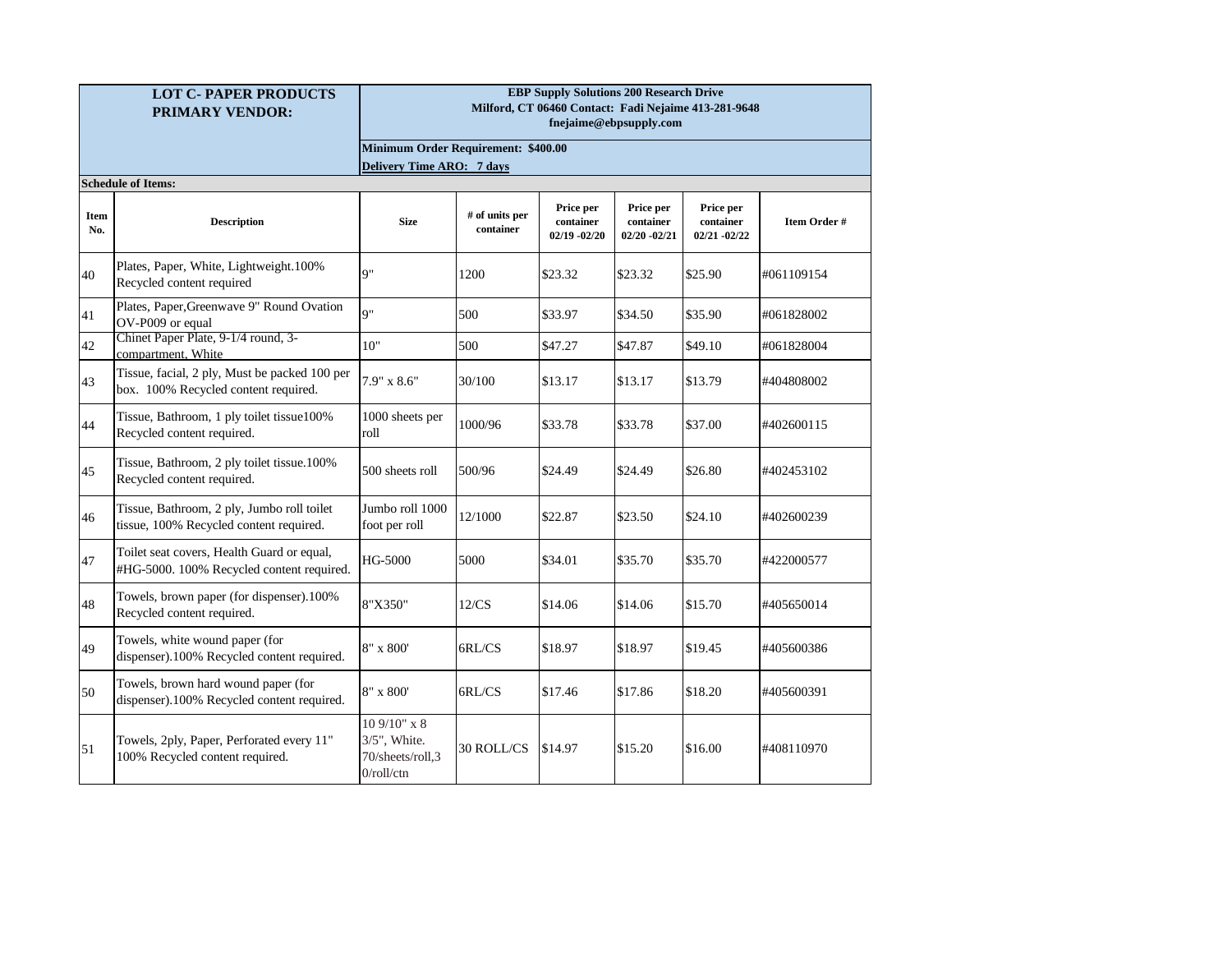| <b>LOT C-PAPER PRODUCTS</b><br><b>PRIMARY VENDOR:</b> |                                                                                                             | <b>EBP Supply Solutions 200 Research Drive</b><br>Milford, CT 06460 Contact: Fadi Nejaime 413-281-9648<br>fnejaime@ebpsupply.com  |                             |                                           |                                           |                                           |                               |  |
|-------------------------------------------------------|-------------------------------------------------------------------------------------------------------------|-----------------------------------------------------------------------------------------------------------------------------------|-----------------------------|-------------------------------------------|-------------------------------------------|-------------------------------------------|-------------------------------|--|
|                                                       |                                                                                                             | Minimum Order Requirement: \$400.00<br>Delivery Time ARO: 7 days                                                                  |                             |                                           |                                           |                                           |                               |  |
|                                                       | <b>Schedule of Items:</b>                                                                                   |                                                                                                                                   |                             |                                           |                                           |                                           |                               |  |
| Item#                                                 | <b>Description</b>                                                                                          | <b>Size</b>                                                                                                                       | # of units per<br>container | Price per<br>container<br>$02/19 - 02/20$ | Price per<br>container<br>$02/20 - 02/21$ | Price per<br>container<br>$02/21 - 02/22$ | <b>Item Order#</b>            |  |
| 52                                                    | Towels, Multifold brown, 250 Sheets/Pack,<br>16 Packs/Ct, 100% Recycled content required size folded: 9.1 x | Item size: 9.125<br>$x 9.5$ in $(23.1 x)$<br>$24.1$ cm) Item<br>$3.2$ in $(23.1 \text{ x})$<br>$8.1$ cm)                          | 250/16                      | \$14.90                                   | \$14.90                                   | \$15.68                                   | $(\#407600255)$<br>#407650009 |  |
| 53                                                    | Towels, Multifold white, 250 Sheets/Pack, 16<br>Packs/Ct, 100% Recycled content required                    | Item size: $9.125$<br>$x$ 9.5 in (23.1 $x$ )<br>$24.1$ cm) Item<br>size folded: $9.1 x$<br>$3.2$ in $(23.1 \text{ x})$<br>8.1 cm) | 250/16                      | \$17.90                                   | \$17.90                                   | \$18.98                                   | #407600211                    |  |
| 54                                                    | Paper Tray, for meat/poultry,                                                                               | $11 - 1/4$ " x 9-1/4"<br>x 1/2"                                                                                                   | 250                         | \$46.24                                   | \$46.24                                   | \$48.40                                   | #078600004                    |  |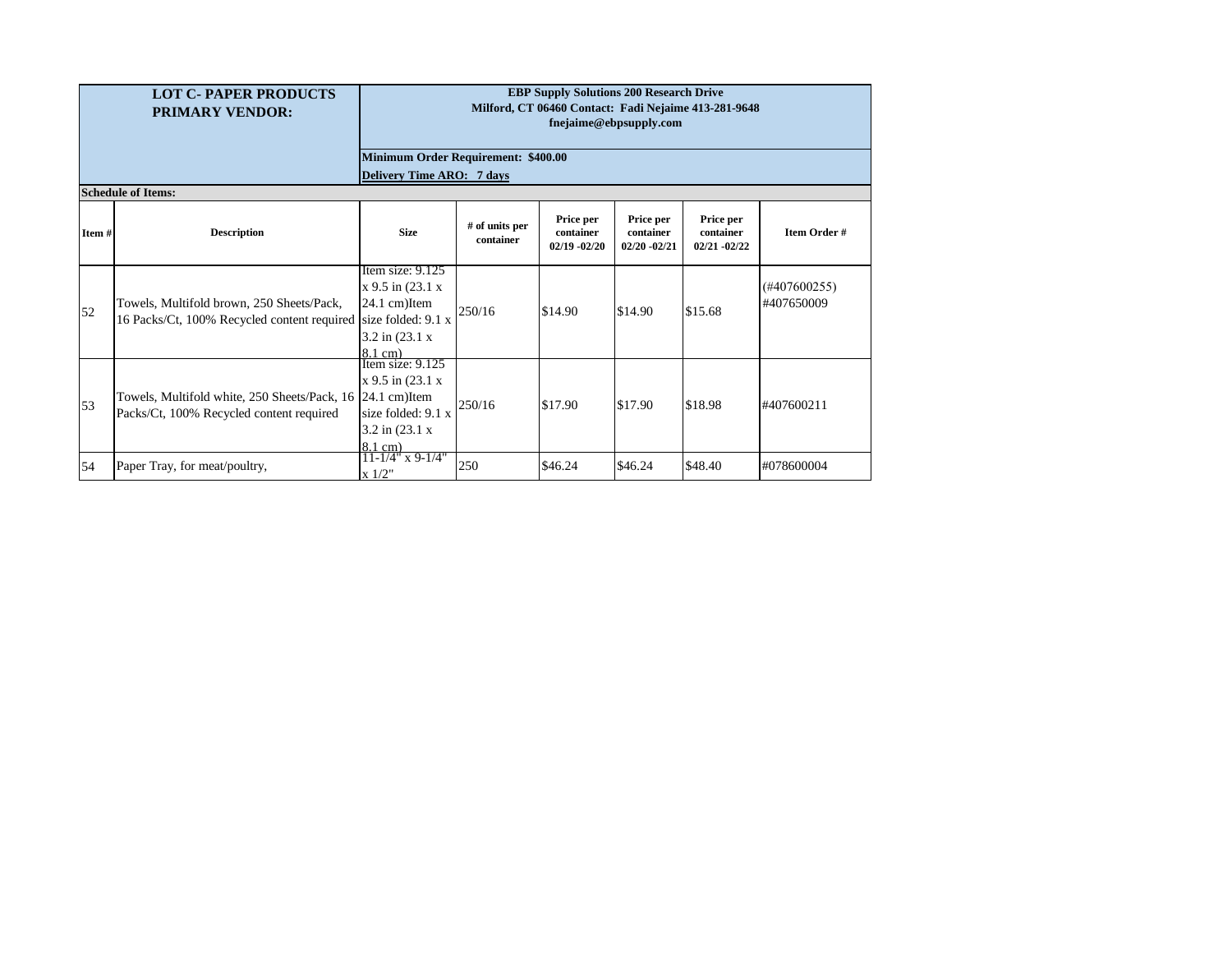|             | <b>LOT C- PAPER PRODUCTS</b><br><b>SECONDARY VENDOR:</b>                                            | W.B. Mason Co., Inc. 12 Jeanne Drive<br>Newburgh, NY 12550 Contact: Jeff Nucifore Phone: 1-888-926-2766<br>Cell: 845-702-8885 |                                                                        |                                           |                                           |                                        |              |  |  |  |
|-------------|-----------------------------------------------------------------------------------------------------|-------------------------------------------------------------------------------------------------------------------------------|------------------------------------------------------------------------|-------------------------------------------|-------------------------------------------|----------------------------------------|--------------|--|--|--|
|             |                                                                                                     | jeff.nucifore@wbmason.com                                                                                                     |                                                                        |                                           |                                           |                                        |              |  |  |  |
|             |                                                                                                     |                                                                                                                               | Minimum Order Requirement: N/A<br><b>Delivery Time ARO: 1 - 7 days</b> |                                           |                                           |                                        |              |  |  |  |
|             | <b>Schedule of Items:</b>                                                                           |                                                                                                                               |                                                                        |                                           |                                           |                                        |              |  |  |  |
| Item<br>No. | <b>Description</b>                                                                                  | <b>Size</b>                                                                                                                   | # of units per<br>container                                            | Price per<br>container<br>$02/19 - 02/20$ | Price per<br>container<br>$02/20 - 02/21$ | Price per<br>container<br>02/21 -02/22 | Item Order # |  |  |  |
| 26          | Paper, wax paper, (Cut Rite)                                                                        |                                                                                                                               |                                                                        |                                           | <b>NO AWARD</b>                           |                                        |              |  |  |  |
| 27          | Bags, waxed sandwich bags                                                                           | 6"X1.1"X7"<br>sandwich Bags                                                                                                   | $1000 \text{/BX}$                                                      | \$13.57                                   | \$14.44                                   | \$15.36                                | BGC300404BX  |  |  |  |
| 28          | Bag, Paper Bags, Brown, 100% Recycled<br>content required.<br>Bag, Paper Bags, Brown, 100% Recycled | $1/6$ Sacks                                                                                                                   | 500/BL                                                                 | \$30.92                                   | \$32.89                                   | \$34.99                                | DUM80076     |  |  |  |
| 29          | content required.                                                                                   | #20                                                                                                                           | 500/BL                                                                 | \$17.11                                   | \$18.20                                   | \$19.36                                | DUM18420     |  |  |  |
| 30          | Bag, Paper Bags, Brown, 100% Recycled<br>content required.<br>Bag, Paper Bags, Brown, 100% Recycled | #10                                                                                                                           | 500/BL                                                                 | \$11.39                                   | \$12.12                                   | \$12.89                                | DUM18410     |  |  |  |
| 31          | content required.<br>Bags, Paper Bags, White 100% Recycled                                          | #6                                                                                                                            | 500/BL                                                                 | \$8.91                                    | \$9.48                                    | \$10.09                                | DUM18406     |  |  |  |
| 32          | content required.                                                                                   | #6                                                                                                                            | 500/BL                                                                 | \$11.84                                   | \$12.60                                   | \$13.40                                | DUM51046     |  |  |  |
| 33          | Bowl, Paper, heavy weight Able to hold hot<br>liquids GREENWAVE OV-BL12 or equal.                   | 12 ounce                                                                                                                      | 1000/CT                                                                | \$43.79                                   | \$46.59                                   | \$49.56                                | BTTBEFRB12EB |  |  |  |
| 34          | Cups, Paper,                                                                                        | 5 ounce                                                                                                                       | 2500/CT                                                                | \$81.58                                   | \$86.79                                   | \$92.33                                | SGV4317260   |  |  |  |
| 35          | Cups, Paper, Must be able to hold hot liquids. 8 ounce                                              |                                                                                                                               | 1000/CT                                                                | \$28.57                                   | \$30.39                                   | \$32.33                                | PME75000232  |  |  |  |
| 36          | Cups, Paper, Must be able to hold hot liquids. 10 ounce                                             |                                                                                                                               | 1000/CT                                                                | \$42.23                                   | \$44.93                                   | \$47.80                                | PME75000233  |  |  |  |
| 37          | Napkin 100% Recycled content required.                                                              | 13"X11.5" 1PLY<br>lunch napkin                                                                                                | 12PK/500/CT                                                            | \$26.37                                   | \$28.05                                   | \$29.84                                | MOR1250      |  |  |  |
| 38          | Place mats, Paper, White100% Recycled<br>content required.                                          | 10" X 14"                                                                                                                     | 1000/CT                                                                | \$10.04                                   | \$10.68                                   | \$11.36                                | LMILP100     |  |  |  |
| 39          | Plates, Paper, White, Lightweight.100%<br>Recycled content required                                 | 6"                                                                                                                            | 1000/CT                                                                | \$11.83                                   | \$12.59                                   | \$13.39                                | SGV421278    |  |  |  |
| 40          | Plates, Paper, White, Lightweight.100%<br>Recycled content required                                 | Q"                                                                                                                            | 1200/CT                                                                | \$19.23                                   | \$20.46                                   | \$21.77                                | SLD4217150   |  |  |  |
| 41          | Plates, Paper, Greenwave 9" Round Ovation<br>OV-P009 or equal                                       | Q''                                                                                                                           | 500/CT                                                                 | \$40.80                                   | \$43.40                                   | \$46.17                                | GNWOVP009    |  |  |  |
| 42          | Chinet Paper Plate, 9-1/4 round, 3-<br>compartment, White                                           | 10"                                                                                                                           | 500/CT                                                                 | \$45.76                                   | \$48.68                                   | \$51.79                                | BTTBEFRP10EB |  |  |  |
| 43          | Tissue, facial, 2 ply, Must be packed 100 per<br>box. 100% Recycled content required.               | 8X8"                                                                                                                          | 30/100/CT                                                              | \$13.18                                   | \$14.02                                   | \$14.91                                | CSDF150      |  |  |  |